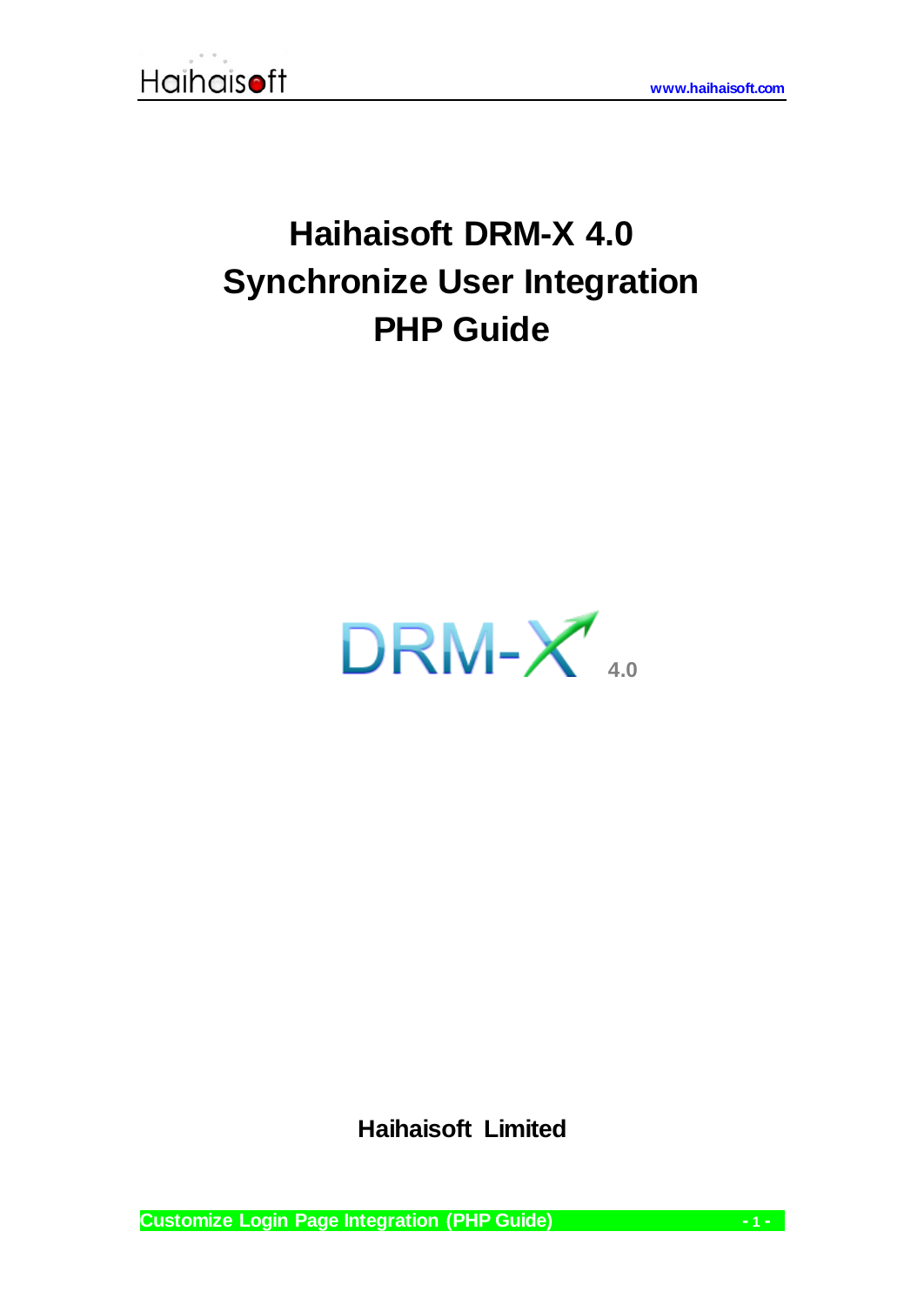## <span id="page-1-0"></span>**Table of Contents**

| WHAT NECESSARY BEFORE INTEGRATION? 3            |
|-------------------------------------------------|
|                                                 |
|                                                 |
|                                                 |
|                                                 |
|                                                 |
| STEP3. PLAY YOUR CONTENTS PROTECTED BY DRM-X. 9 |
|                                                 |
|                                                 |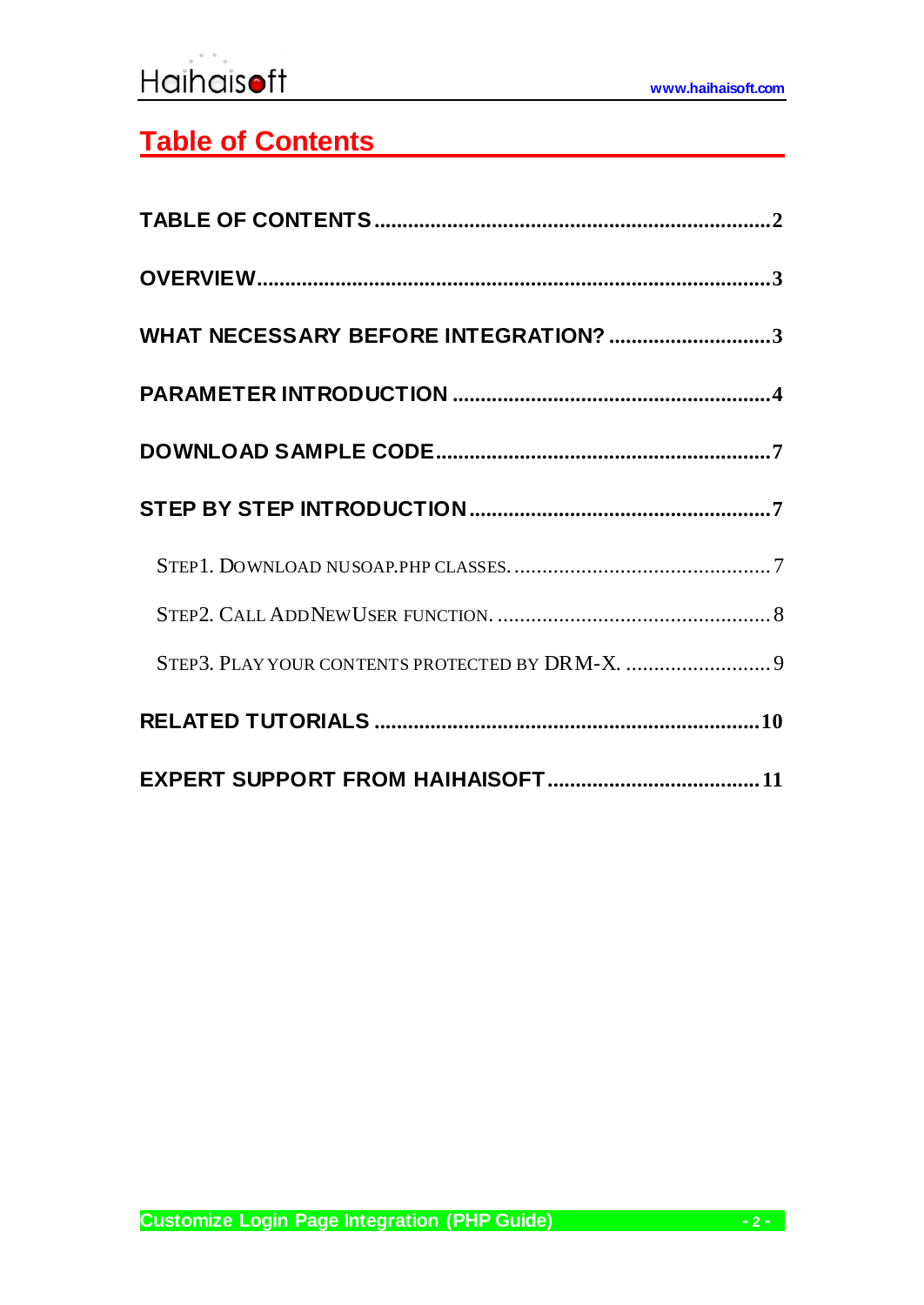### <span id="page-2-0"></span>**Overview**

Synchronize user integration is synchronizing the users register on your website into DRM-X 4.0 platform. After being integrated, your users just need to register and login on your website to get the license for playing your contents protected by DRM-X 4.0.

DRM-X 4.0 XML Web Service provides you with the interface that you can use to synchronize your users into DRM-X 4.0 platform. All that you need to do is just to call some functions, like [AddNewUser](http://4.drm-x.com/haihaisoftLicenseservice.asmx?op=AddNewUser) and [UpdateUser.](http://4.drm-x.com/haihaisoftLicenseservice.asmx?op=UpdateUser) You can get the details about DRM-X 4.0 Web Service by visiting the link: <http://4.drm-x.com/haihaisoftLicenseservice.asmx>

## <span id="page-2-1"></span>**What necessary before integration?**

#### **1. DRM-X Account**

You need to have a DRM-X 4.0 Premier, Business or Enterprise before you can integrate with your platform. DRM-X 4.0 personal account users can manage its users on [4.drm-x.com](http://4.drm-x.com/) instead.

Click the link below to see the DRM-X Account Comparison. <http://www.drm-x.com/Fees-Compare-4.0.aspx>

#### **2. User database, login page and register page.**

You should setup a database that can store your users' information if you want to integrate with DRM-X platform. You also need to create user login page and register page for your users to login and register.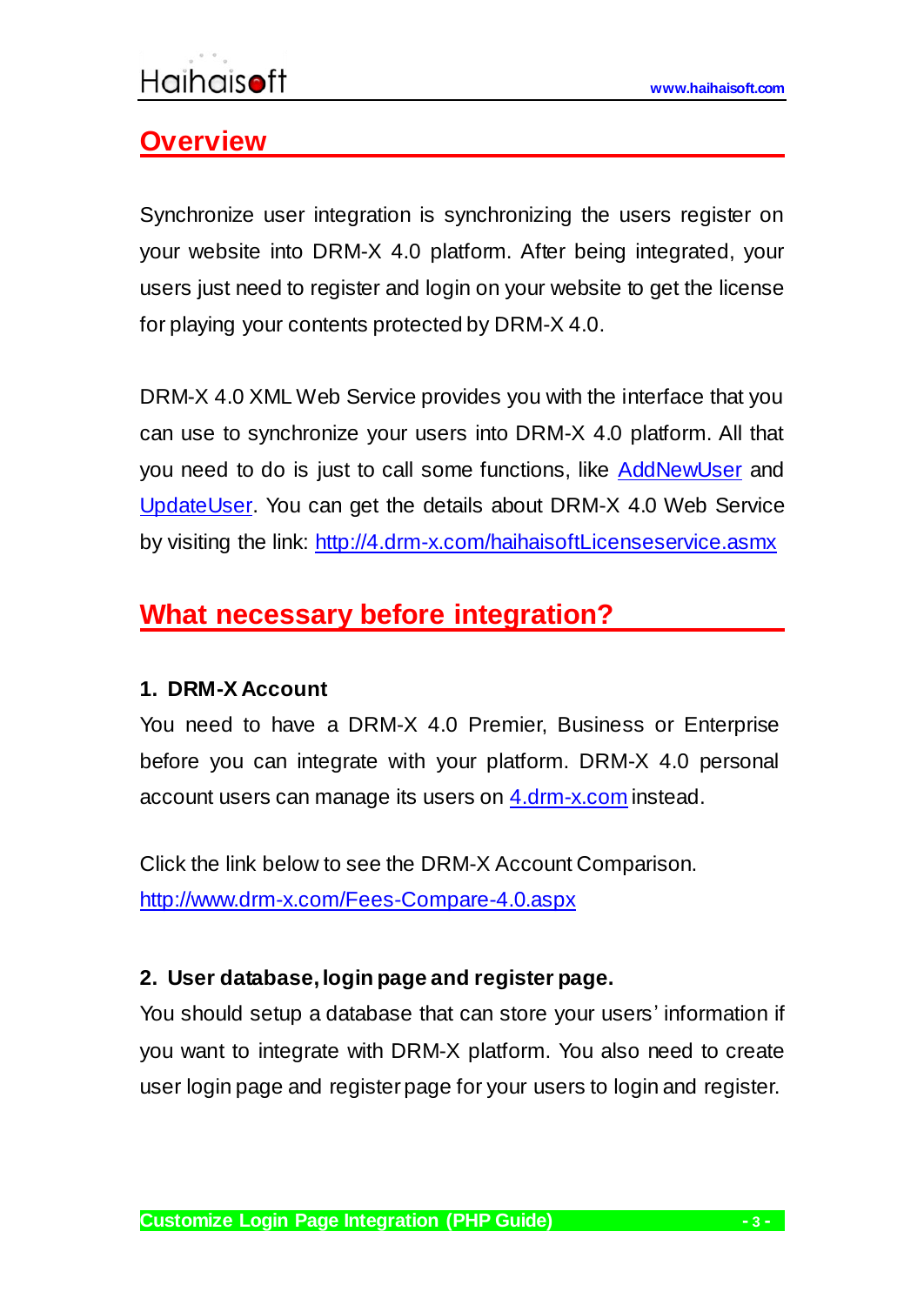### <span id="page-3-0"></span>**Parameter Introduction**

The parameter in blue color is required field. You can set the others into 'N/A' (means empty) or enter the correct value.

- **AdminEmail:** your login Email of DRM-X Account.
- **WebServiceAuthStr:** the Web Service Authenticate String for DRM-X web service. The value you set here must be the same with the one on your DRM-X account.

Steps to set:

- 1. Login your [DRM-X account.](http://4.drm-x.com/login.aspx)
- 2. Click the **Account Settings** in the left panel and choose the **Website Integration Preferences**, as shown in the screenshot below:



3. Select **Synchronize User Integration** and enter the **Web Service Authenticate String**. As shown in the screenshot below: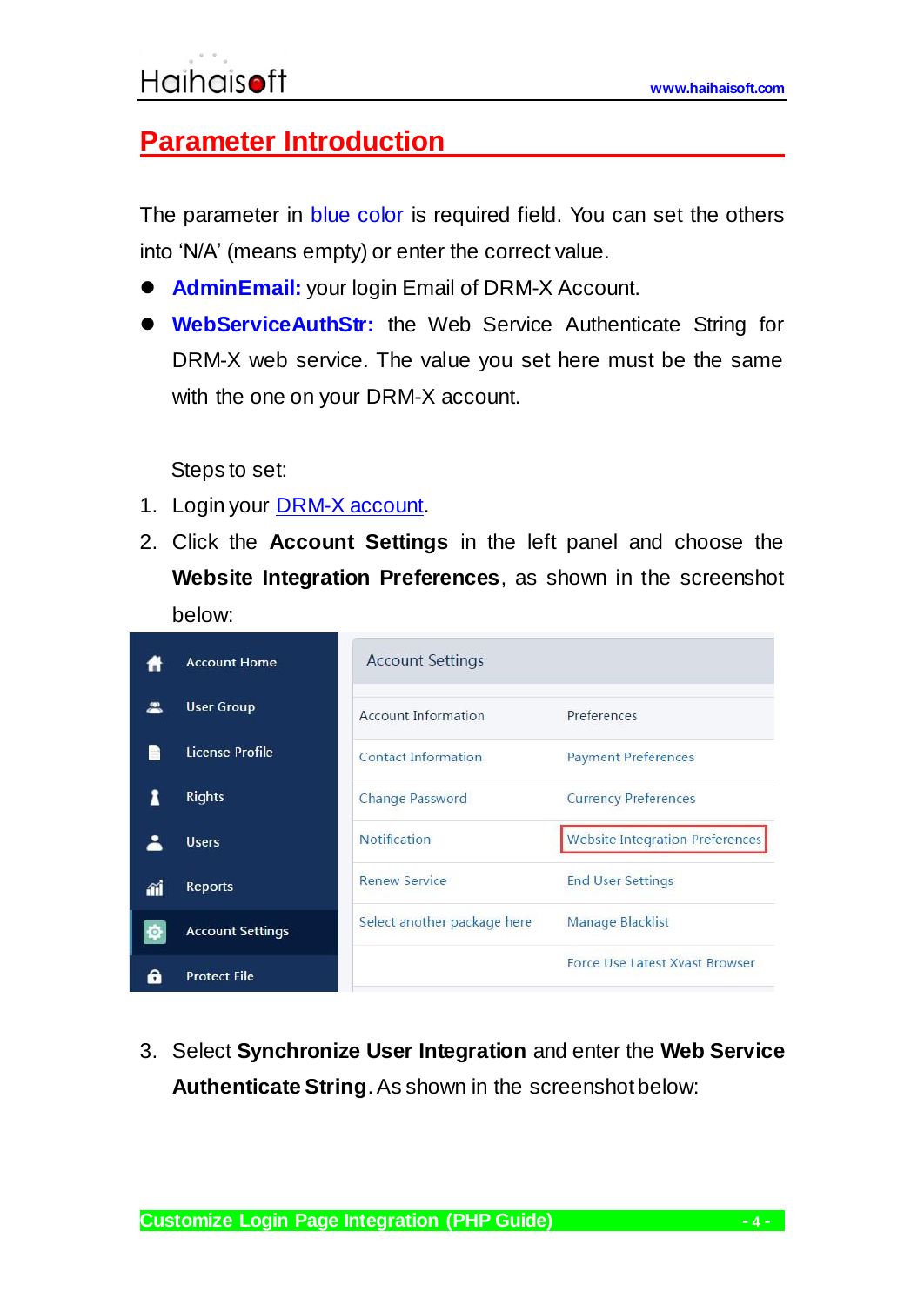| Profile - Website Integration Preferences   |                                                                                                                                                                                                                                                                                                                                                                                                                |
|---------------------------------------------|----------------------------------------------------------------------------------------------------------------------------------------------------------------------------------------------------------------------------------------------------------------------------------------------------------------------------------------------------------------------------------------------------------------|
| <b>Integration Method:</b> Integration Help |                                                                                                                                                                                                                                                                                                                                                                                                                |
| ● Synchronize user integration              | OCustom login page integration                                                                                                                                                                                                                                                                                                                                                                                 |
| (Not Recommend, only for advanced users)    | Note: Synchronize user integration is synchronize your website users to DRM-X.com your user. We<br>protect the password with strong encryption. It's secure and easy. (Recommend for most users)<br>Custom login page integration is when user acquiring license, it will pop up your website DRM login<br>window to acquire license. It requires you create a new DRM login page. It requires more code work. |
|                                             | <b>Please set a Web Service Authentication String for DRM-X web service</b> (DRM-X need you provide this                                                                                                                                                                                                                                                                                                       |

4. Click the **Submit** button below and you will get the message shown on the picture below:

| <b>Account Settings</b>                                        |                                             |                                 |  |  |
|----------------------------------------------------------------|---------------------------------------------|---------------------------------|--|--|
|                                                                |                                             |                                 |  |  |
| You have updated Website Integration Preferences successfully. |                                             |                                 |  |  |
|                                                                |                                             |                                 |  |  |
| Profile - Website Integration Preferences                      |                                             |                                 |  |  |
|                                                                | <b>Integration Method:</b> Integration Help |                                 |  |  |
|                                                                | ◎Synchronize user integration               | ○ Custom login page integration |  |  |

**GroupID:** the ID of your Group created in your DRM-X account. You can find GroupID value in Users Group of DRM-X Account.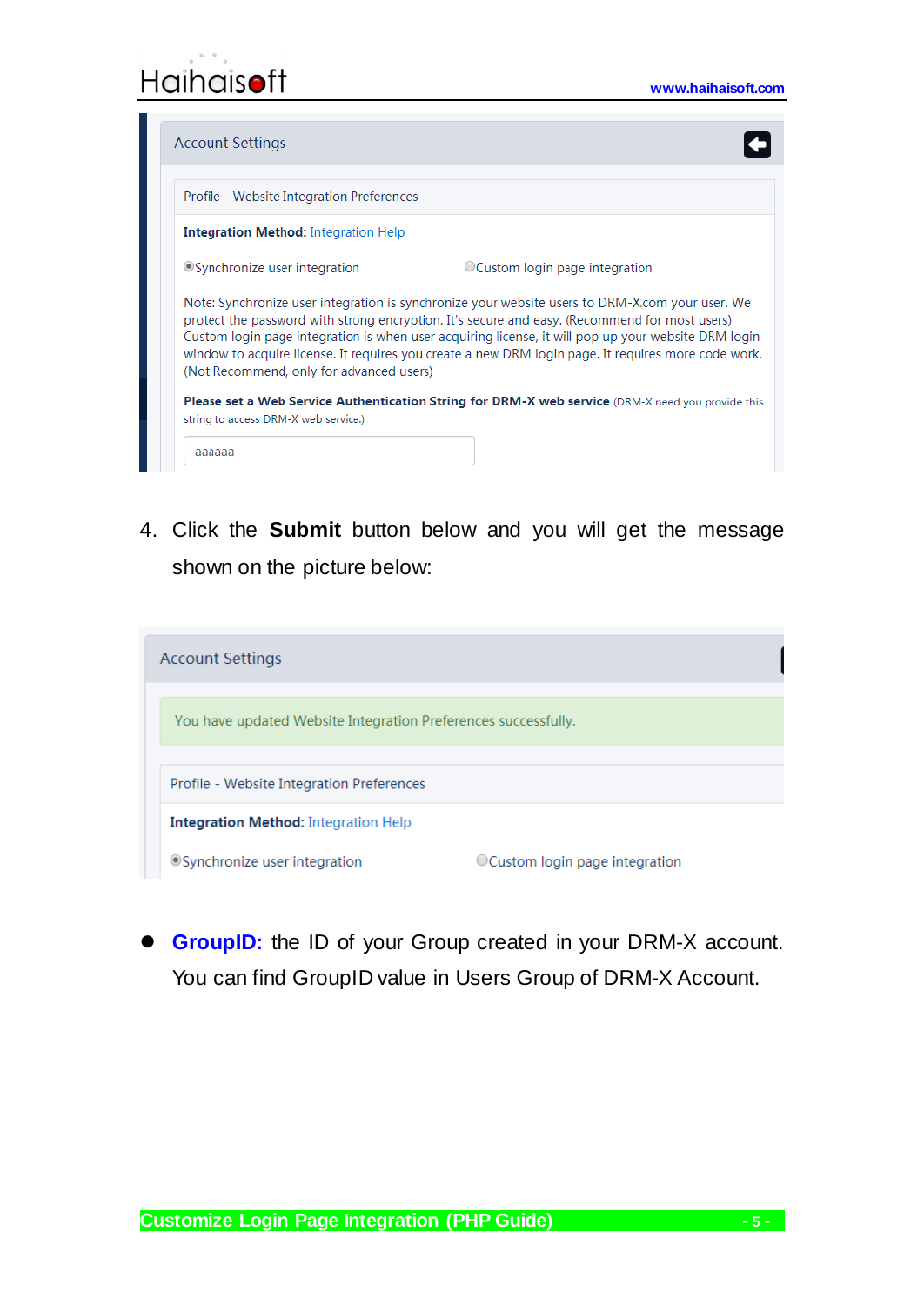| <b>Account Home</b>    | <b>My Groups</b> |                             |  |
|------------------------|------------------|-----------------------------|--|
| <b>User Group</b>      | Group ID         | Group Name                  |  |
| <b>License Profile</b> | 10933            | Basic Group(A sample group) |  |
| <b>Rights</b>          |                  |                             |  |

Note: in the code you just need to enter one Group ID, and the users signed up on your website will be added into group directly. You can manually change the group they belong to in your DRM-X account if you want.

- **UserLoginName:** the username or unique UserID in your user database.
- **UserPassword:** the Password of user in your user database.
- **UserEmail:** the Email of user in your user database.
- **UserFullName**: the Full Name of User. This parameter is option. You can leave this UserFullName parameter to blank, or just set it value to N/A.
- **Title**
- **Company**
- **Address**
- **City**
- **Province**
- **ZipCode**
- **Phone**
- **CompanyURL**
- **•** SecurityQuestion
- **SecurityAnswer**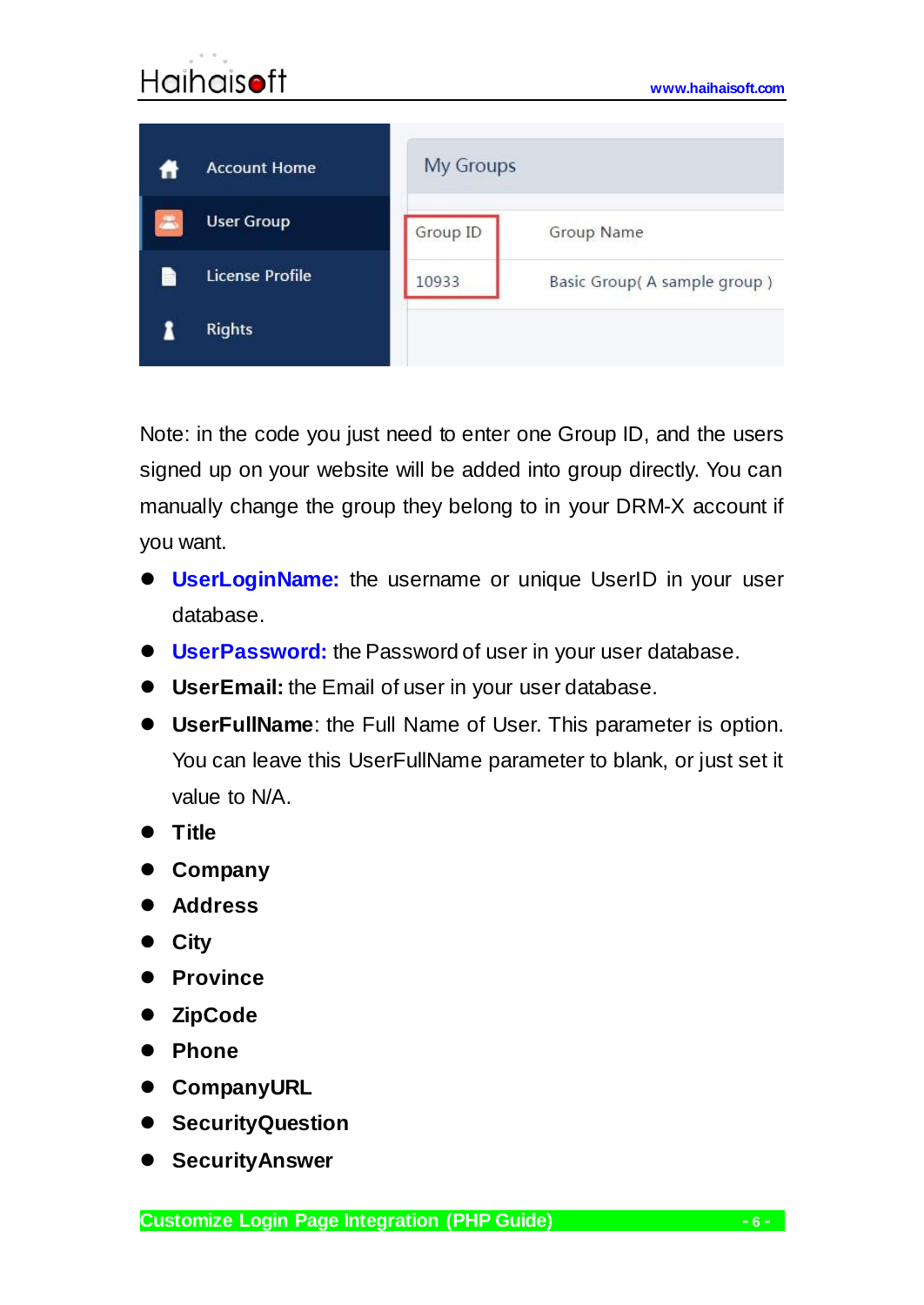- **IP:** address of your user which acquire license. You can provide this Parameter, or input N/A.
- **Money:** the money amount of your users at DRM-X.com. By default, you can set this value to 0, and manually change the value on DRM-X. (Required field)
- **BindNumber:** the number of computers that you allow the users to login and play your content. It is a useful way to prevent your users with sharing their accounts.

By default, you can set this value to '0', and manually change the value on DRM-X. (Required field)

- **IsApproved:** Set whether the user is approved immediately after they register. Please set "yes" if you approve user to login, otherwise set "no". The default value should be "yes"
- **IsLockedOut:** Set whether the user is locked out immediately after they register. Please set "yes" if you want to lock out user, otherwise set "no". The default value should be "no"

## <span id="page-6-0"></span>**Download Sample Code**

You can download the sample pages by clicking the link below: [https://www.drm-x.com/download/DRM-X\\_4.0\\_Integration/DRM-X\\_4.](https://www.drm-x.com/download/DRM-X_4.0_Integration/DRM-X_4.0_Synchronize_User_Integration_PHP.zip) [0\\_Synchronize\\_User\\_Integration\\_PHP.zip](https://www.drm-x.com/download/DRM-X_4.0_Integration/DRM-X_4.0_Synchronize_User_Integration_PHP.zip)

## <span id="page-6-1"></span>**Step by Step Introduction**

#### <span id="page-6-2"></span>**Step1. Download nusoap.php classes.**

Here is the download link to the file:

<http://www.drm-x.com/download/nusoap.txt>

Please rename the file into '**.php**' extension after you download it.

**Customize Login Page Integration (PHP Guide) - 7 -**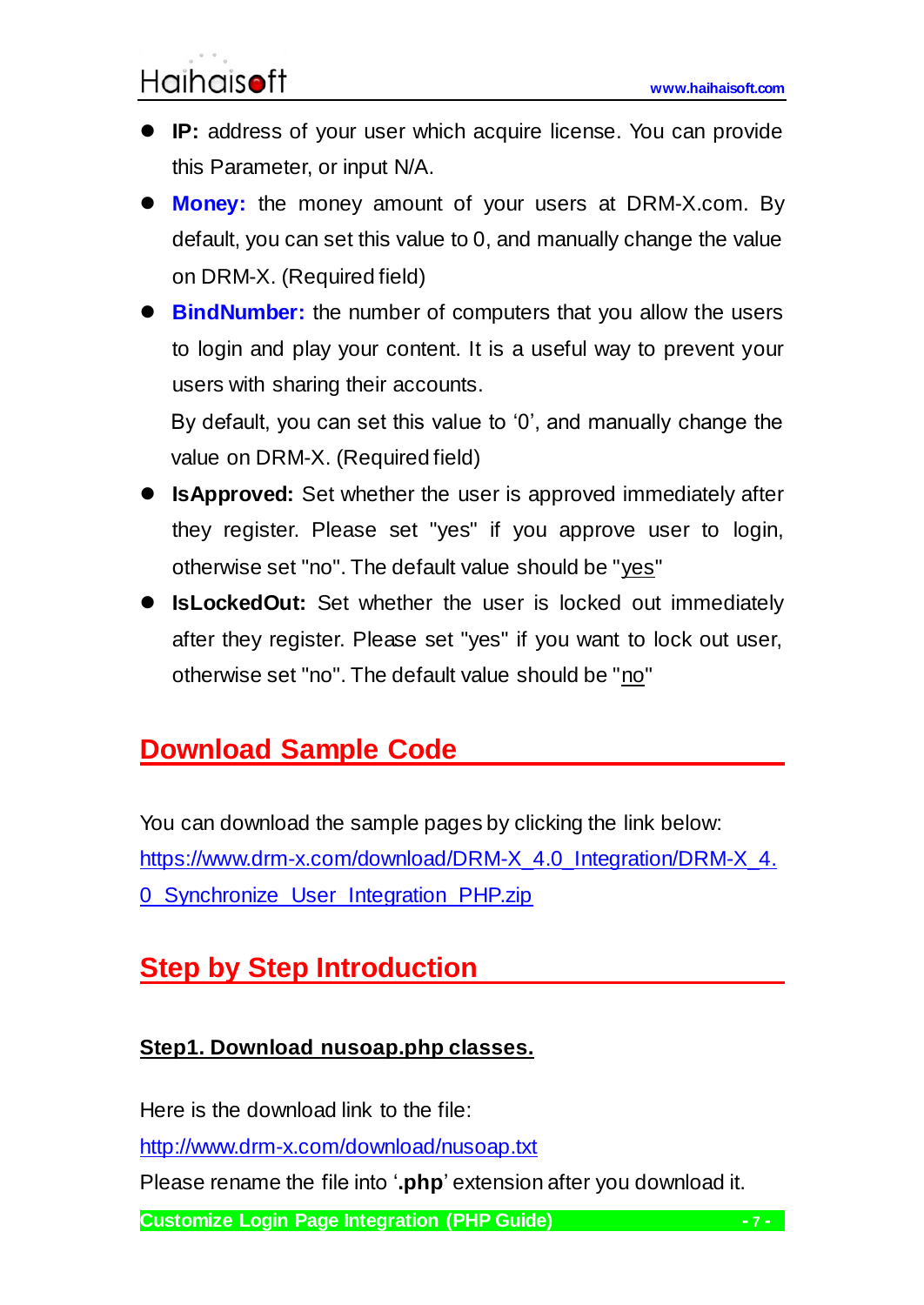<span id="page-7-0"></span>To see the instruction about nusoap.php, please [click here.](http://www.scottnichol.com/nusoapprogwsdl.htm)

#### **Step2. Call AddNewUser function.**

Please create a new page named licstore.php to call the **AddNewUser** function. And then add the code below on the page:

<?php

\$username = \$\_POST["username"];

\$password = \$\_POST["password"];

//require\_once('nusoap.php');

\$wsdl="http://4.drm-x.cn/haihaisoftlicenseservice.asmx?wsdl";

\$client=new SoapClient(\$wsdl, array('trace' => false));

//\$client=new soapclient2(\$wsdl, 'wsdl');

//\$client->soap\_defencoding = 'UTF-8';

//\$client->decode\_utf8 = false;

#### \$param = array(

'AdminEmail' => 'Email', 'WebServiceAuthStr' => 'aaaaaa', 'GroupID' =>11726, 'UserLoginName' =>\$username, 'UserPassword' =>\$password, 'UserEmail' => 'N/A', 'UserFullName' => 'joe', 'Title'=>'N/A', 'Company' => 'N/A', 'Address' => 'N/A', 'City' => 'N/A', 'Province' => 'N/A', 'ZipCode' => 'N/A',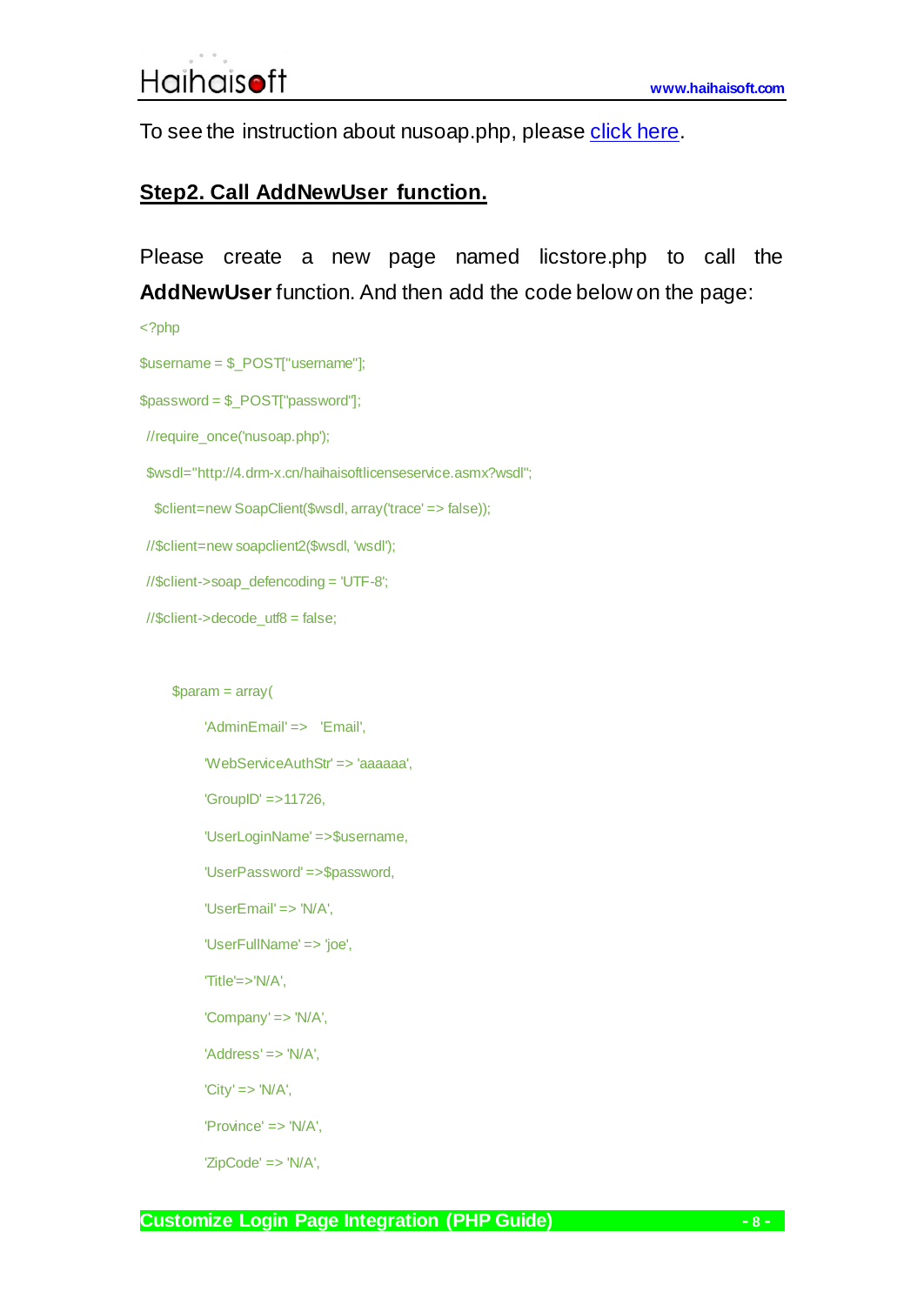<span id="page-8-0"></span>?>

' $Phone' => 'N/A'.$ 'CompanyURL' => 'N/A', 'SecurityQuestion' => 'N/A', 'SecurityAnswer' => 'N/A',  $'IP' => 'N/A'.$ 'Money' => '99', 'BindNumber' => '5', 'IsApproved' => 'yes', 'IsLockedOut' => 'no', \$result = \$client->\_\_soapCall('AddNewUser', array('parameters' => \$param)); \$message= \$result->AddNewUserResult; echo "<script language='javascript'>alert(".\$message.");</script>";

#### **Step3. Play your contents protected by DRM-X.**

Congratulations! The integration has been done. When the users open your encrypted content, it will pop up the custom login page.

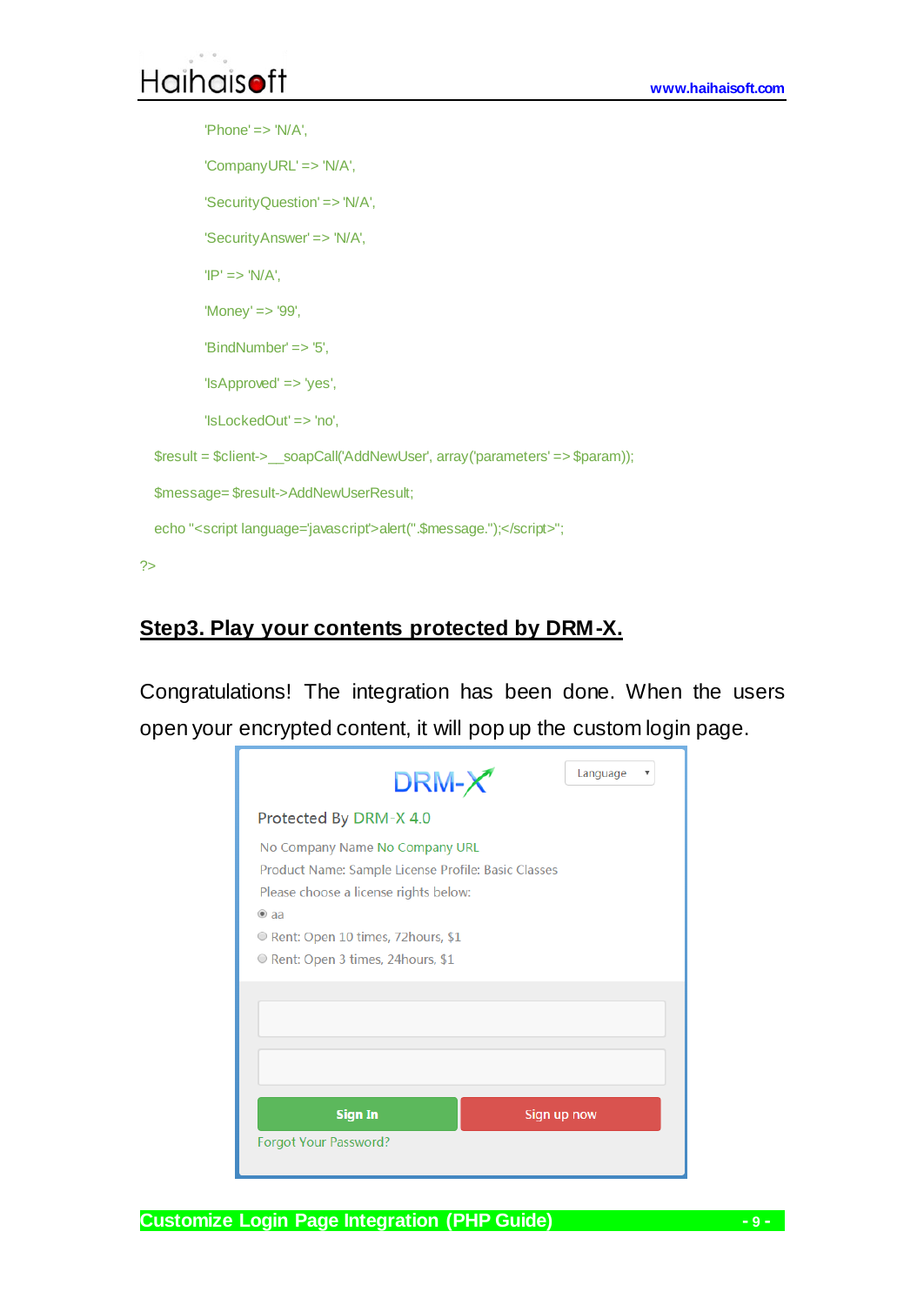#### <span id="page-9-0"></span>**Related Tutorials**

- [DRM-X 4.0 Customize Login Page Integration](https://www.drm-x.com/download/DRM-X_4.0_Integration/DRM-X_4.0_Custom_Login_Page_Integration_PHP.zip) (PHP Guide)
- [DRM-X 4.0 Synchronize User Integration](https://www.drm-x.com/download/DRM-X_4.0_Integration/DRM-X_4.0_Synchronize_User_Integration_VB.pdf) (ASP.net VB Guide)
- [DRM-X 4.0 Customize Login Page Integration](https://www.drm-x.com/download/DRM-X_4.0_Integration/DRM-X_4.0_Custom_Login_Page_Integration_VB.pdf) (ASP.net VB Guide)
- **[DRM-X 4.0 Synchronize User Integration](https://www.drm-x.com/download/DRM-X_4.0_Integration/DRM-X_4.0_Synchronize_User_Integration_C.pdf) (ASP.net C# Guide)**
- [DRM-X 4.0 Customize Login Page Integration](https://www.drm-x.com/download/DRM-X_4.0_Integration/DRM-X_4.0_Custom_Login_Page_Integration_C.pdf) (ASP.net C# Guide)